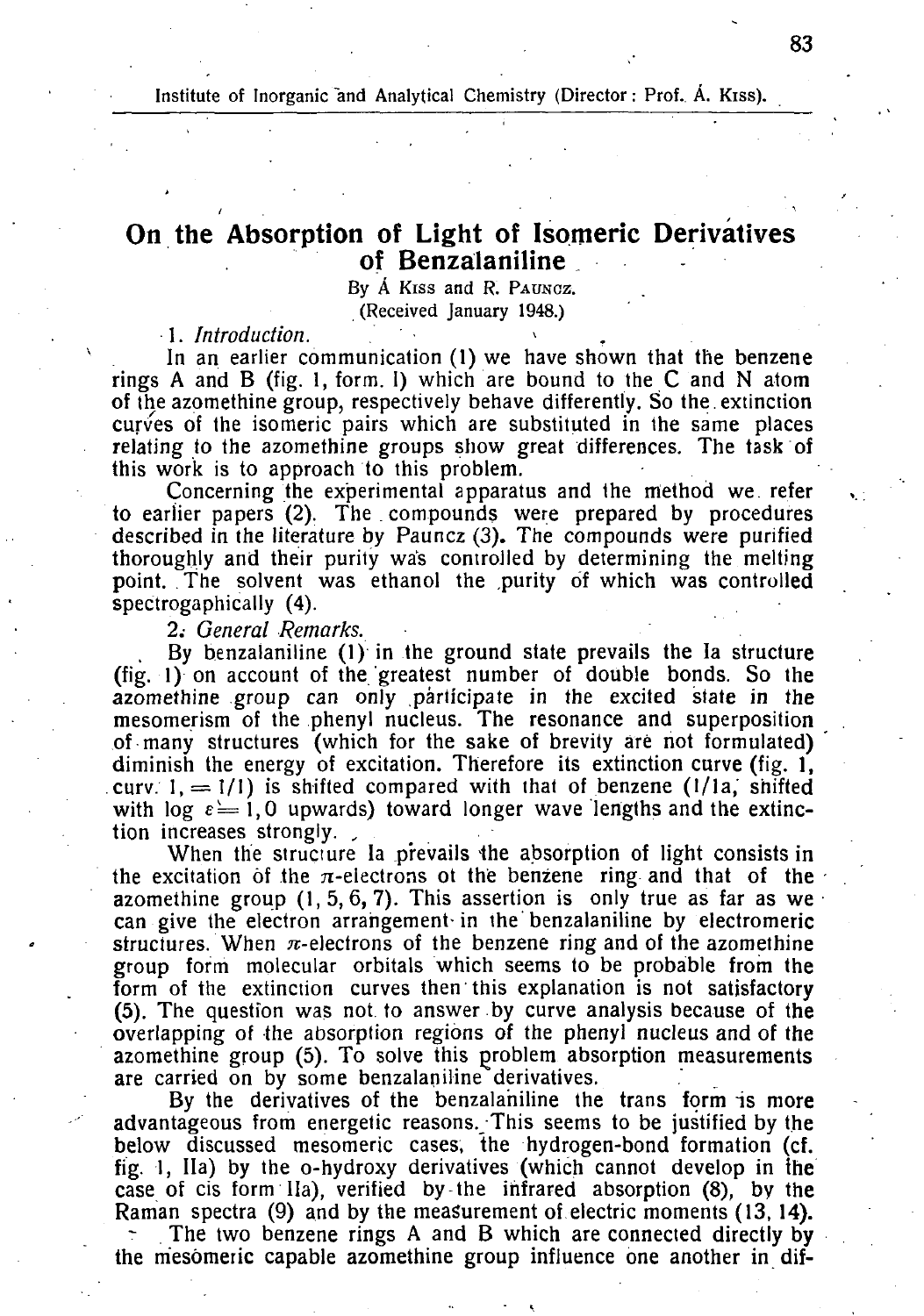ferent manners (electromerically or inductively) depending on their substituents. These effects are not independent from each other and they are not additive but they mix in a complicated way. Generally the electromeric and the inductive effect operate one against the other. The  $\pi$ -electrons of the A and B benzene rings can enter into mesomerism with the  $\pi$ -electrons of the substituent in different manners depending on the mesomerism ability of the substituent (1).



Fig. 1. Curves, 1a: benzene, shifted with loge = 10 upwards, 1b: 2-hydroxybenzalaethylamine, shifted with  $\log s = 0.4$  downwards, i: benzalaniline. 2: 2-hydroben**zalaniline. 3: benzal-2-hydroxyaniline. 4: 2-methoxybenzalaniline. 5; benzal-2 methoxyaniliine. 14: 2-hydroxbenzaI-2-hydroxyaniline. 15: 3-hydroxybenzal-2 hydroxy'aniline.** 

From the three not sharp bands of benzalaniline (1/1) the first should belong to the azomethine group, the second and the third to the phenyl nucleus (1, 5). To prove this assertion we can mention that by azobenzene and by stilbene the first band belongs to the azo-and to the ethylene group, respectively  $(10, 11)$ . The above mentioned three bands are present in the spectra, of all derivatives of benzalaniline. By the derivatives containing an HO-group in the ortho or para position, appears furthera, fourth band at longer waves (1). The position and the intensity of the' bands by the singular derivatives varies strongly depending on the energy of excitation and the probability of transition. This influences to a high degree the shape of the extinction curve. When the  $\pi$ -electrons of the A or of the B benzene ring are influenced by the inductive effect differently or if the  $\pi$ -electrons of these benzene rings are in other mesomeric structures in consequence of the electromeric effect of the substituent, then we receive the shifting or the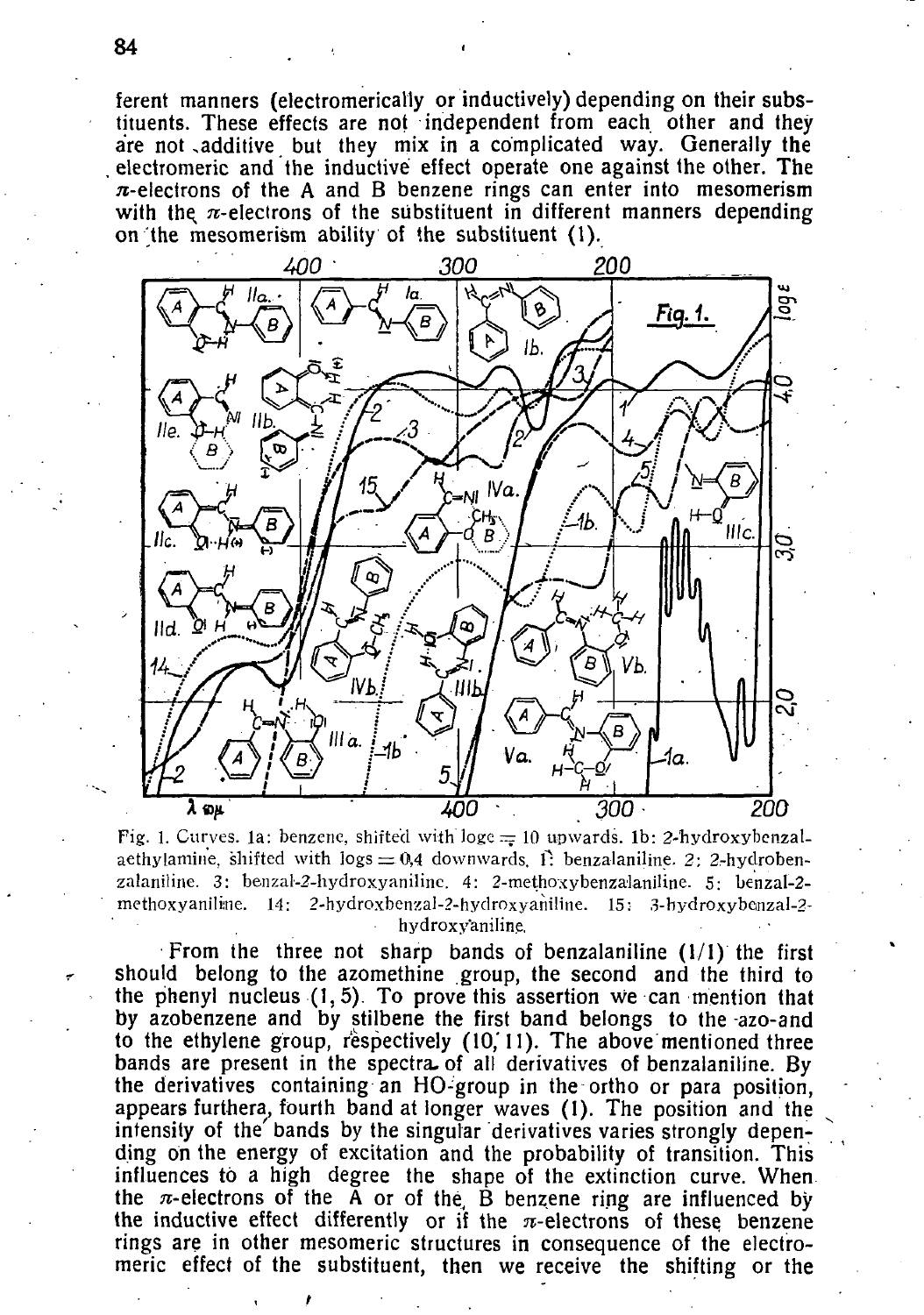splitting of the bands. Therefore the number of bands changes by the investigated derivatives of benzalaniline. -

Because of the strong solvent effect, the following differences of the extinctions curves are only valid in ethanol solvent. In an other solvent the situation is different and this will be the subject of a later paper.

We give a survey of the mesomerism of hydroxy derivatives of benzalaniline. By the meta derivatives the hydroxy group is. in mesomerism only witb the substituted A and B ring, respectively (cf: fig. 2, form. Vla to VId). By the ortho and para derivatives, the mesomerism starting from the substituted A and B rings, respectively spreads through the whole molecule (cf. fig. 1, form. Ila-IId, resp. IIIc, and fig. II, VIHa-VIIIc, resp.- IXa).<sup>x</sup>

## 3. *Discussion of the Experimental Data.*

By 2-hydroxybenzalaniline (II) the HO-group in the ortho position increases the possible mesomeric structures in the ground (1/IIa-d) and in the excited state. In the ground state both the quinoidal (I/IIb-c) and the benzenoidal (1/IIa) structures are possible moreover the hydrogen bond (1/IIa) which can hinder the development of other mesome- , ric structures because of mesomerism short closing (1). The resonance of the structures diminishes the energy of excitation and therefore the extinction curve  $(1/2)$  is shifted toward longer wave lengths, compared with that of benzalaniline  $(1/1)$ . The participation of ionic structures already in the ground state causes the transfer of electronic charge by the excitation whereby the extinction increases  $(1, 15)$  The appearance of the first band shows that the quinoidal mesomeric structure (1/IIb-d) participates in the groud state. This question will be discussed more detailed in a later paper in connection with the solvent effect.

As we pointed out the hydrogen bond (1/IIa) can only develop in the case of trans form. It is omitted by the cis form (1/IIe). By He the HO-group and the B-ring, respectively is driven out from the plain of the molecule. In the first case the mesomerism of the HO-group is repressed. So we must regain the extinction curve of the benzalaniline (1/1). In the second case we expect the extinction curve of the 2-hydroxybenzalethylamine  $(1/1b)$ . To both cases contradicts the extinction curve of the 2-hydroxybenzalaniline (1/2), thus this compound must be in the trans form. As we shall see from the fallowings the steric relation cannot be surely decided alone from the extinction curve. Comparing the extinction curves of the investigated derivatives of benzalaniline with those *of* cis and trans stilbene (11) we may assume that by the derivatives of benzalaniline the trans form is prevailing. ,

In the ground state of benzal-2-hydroxyaniline (III) the mesomeric structures (l/IIIa-b) are similar to those of II (1/IIa-d) with the difference that the mesomerism starts from the B-ring. But since the first band is not present  $(1/3)$  the quinoidal structure parcipates in the ground state only. scarcerly. This should mean that the quinone-imine structure (1/lIIc) owing to its greater energy is much less favourable than the quinone-methine (1/IId) structure. It is remarkable that by III compared to II,.all the mesomeric structures are possible in the cis form (1/IIIa) too. By Ilia we can imagine,a hydrogen bond with a sixmembered ring.

By 2-methoxybenzalaniline (IV) the methoxy group interrupts the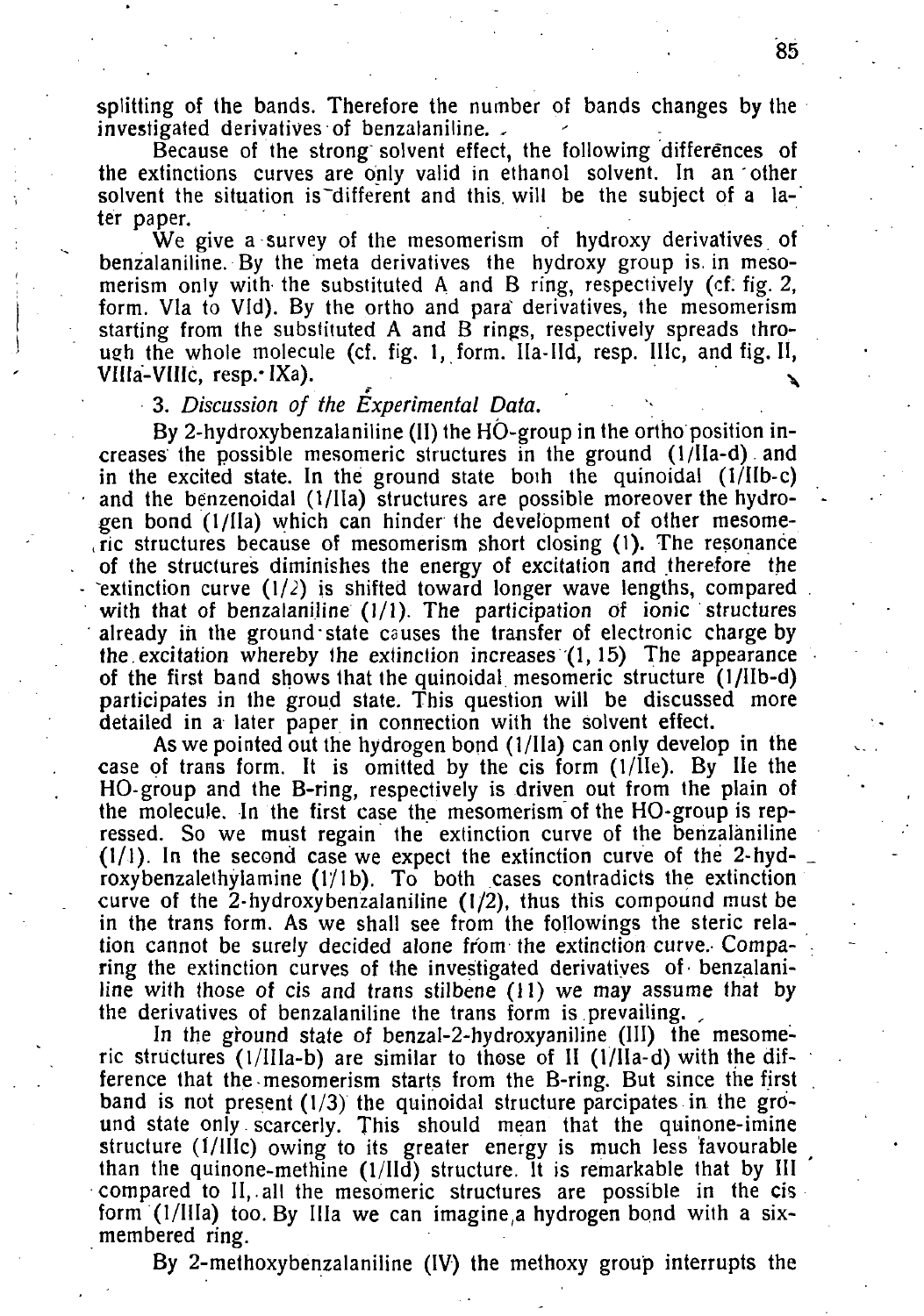H-bonds in both cases (1/IVa-b). Neither in the in the cis (1/IVa) nor in the trans (1/lVb) form can the methoxy group be placed in the plain of the molecule, whereby its mesomerism will be tied up from steric reasons. So the mesomerism of IV will be analogous to that of I and In accordance with this the extinction curve of both compounds will be similar (1/4 and 1/1, resp.). The little differences are caused by the inductive effect of the methoxy group. The steric hindrance is underlined by the fact that by anisol the etherification does not hinder the mesomerism of the oxygen atom (12).

Bv benzal-2-methoxyaniline (V) the mesomerism in similar to that of IV. There is possible a H-bond with a six-membered ring both in the cis  $(2/\sqrt{v})$  and in the trans  $(2/\sqrt{v})$  form, and this may be the cause by mesomerism short closing of the different shape of the extinction curve of V  $(1/5)$  and of IV  $(1/4)$ , respectively.



Fig. 2. Curves: 6: 3-hydroxybenzalaniline. 7: benzal-3-hydroxyaniline. 8: **4-hydroxybenzalaniline. 9: benzal-4-hydroxyaniline. 12: 2-hydroxybenzal-2 methoxyaniline. 13: 2-methoxybenzal-2-hydroxyaniline.** 

In the ground state of 3-hydroxybenzalaniline (VI) the Vla-b mesomeric structures are possible both in the cis (2/VIa) and in the trans (2/VIb) form. Because of the meta position of the HO-group, the quinoidal structure cannot develop by the A-ring in the ground state (2/VIa and VIc). Since its extinction curve  $(2/6)$  is very similar to that of I (1/1), the VIb structure can hardly participate in the ground state. The little differences are due to the inductive effect of the HO-group in the meta' position.

By benzal-3-hydroxyaniline (VII) the mesomerism is analogous to that of VI (2/VIa-d) with the difference that here the B-ring is in the mesomerism (2/VIIa). We cannot explain satisfactorily the fact that the

86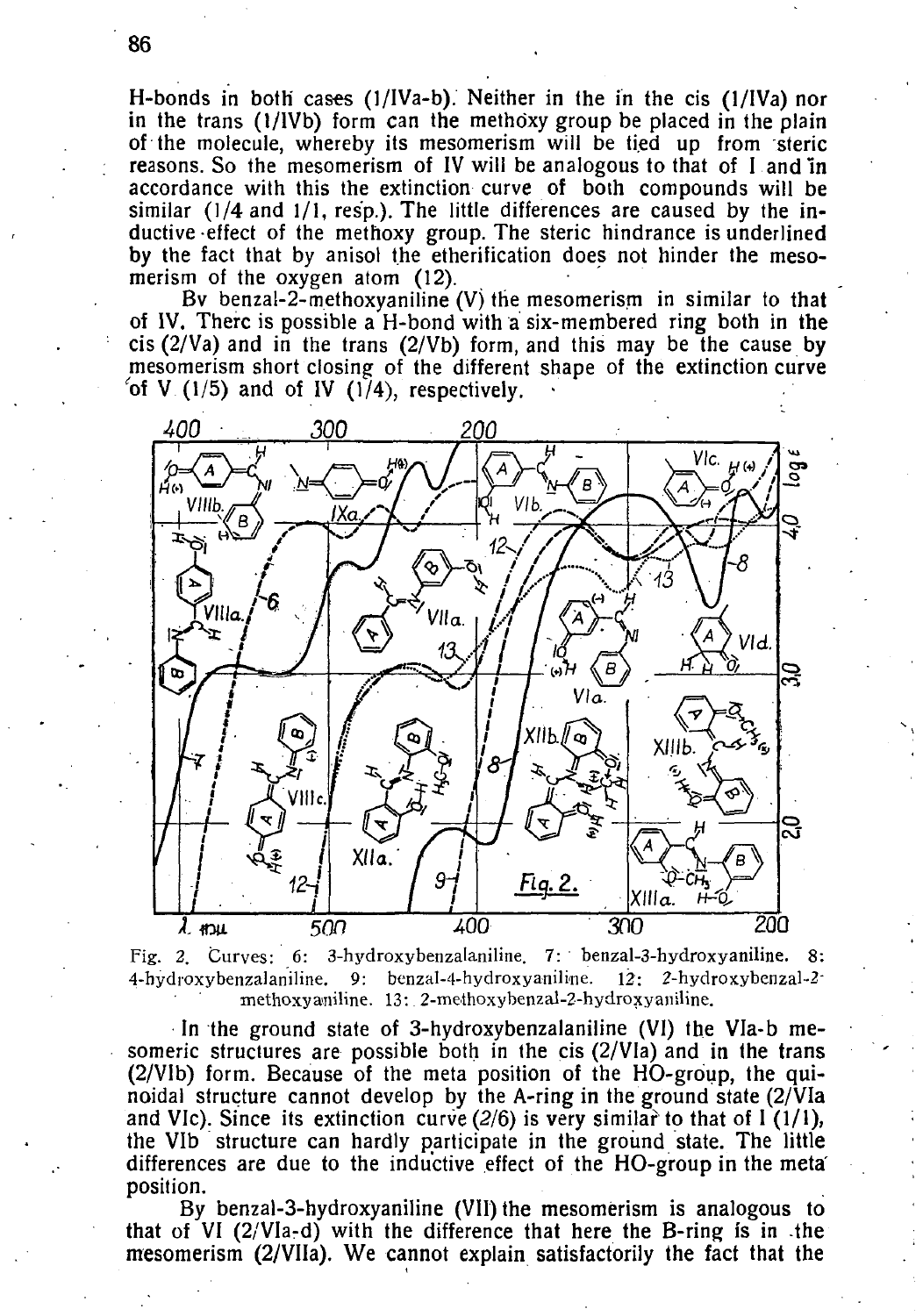whole extinction curve is shifted toward the longer waves and the intensity of the first two bands diminishes (2/7).

In the ground state, of 4-hydroxybenzalanilinë (VIII) both in the cis (2/VIIIb) and in the'trans (2/VIIIâ) form are quinoidal and benzenoidal structures (2/VIIIa-VIIIc) which is shown by the appearance of. the first band  $(2/8)$ . The stronger appearance by II  $(1/2)$  would mean, that the H-bond influences the intensity of this band in some way.

In the ground state of benzal-4-hydroxyaniline  $(IX)$  the same mesomeric structures are possible both, in the cis and in the trans form as by VIII, with the difference that here the mesomerism starts form the B-ring  $(2/1)$ . The missing of the first band  $(2/9)$  shows that the quinoidal form hardly participate in the ground state. This should mean, as we mentioned by III, that the quinone-methine structure because of its lower energy is more probable than the quinon-imine structure.



Fig. 3. Curves: 10: 4-methoxybenzalaniline. 11: benzal-4-methoxyaniline. 16: **2-hydroxybenzal-4-methoxyaniline. 17: 4-methoxybenzal-2-hydroxyaniline. 18: 4-hydroxybenzal-2-methoxyaniline. 19: 2-methoxybenzal-4-hydroxyaniline.** 

By 4-methoxybenzalaniline (X) the methoxy group neither by the cis  $(3/Xb)$ , nor by the trans  $(3/Xa)$  form hinders the mesomerism (cf.  $2$ /VIIIa-c). The absence of the first band  $(3/10)$  and the similar shape of the extinction curve to that of  $I(1/1)$  shows that the etherification causes much greater obstacle to "the mesomerism by the derivatives of .benzalaniline than by the phenols (12). The structure differences between the extinction curves of X  $(3/10)$  and I  $(1/1)$  are due to the in-. ductive effect of the methoxy group.

 $\leq$  By benzal-4-methoxyaniline (XI) the mesomerism is the same as by X (cf. 3/Xa-b) with the difference that here the B-ring is in the me-

87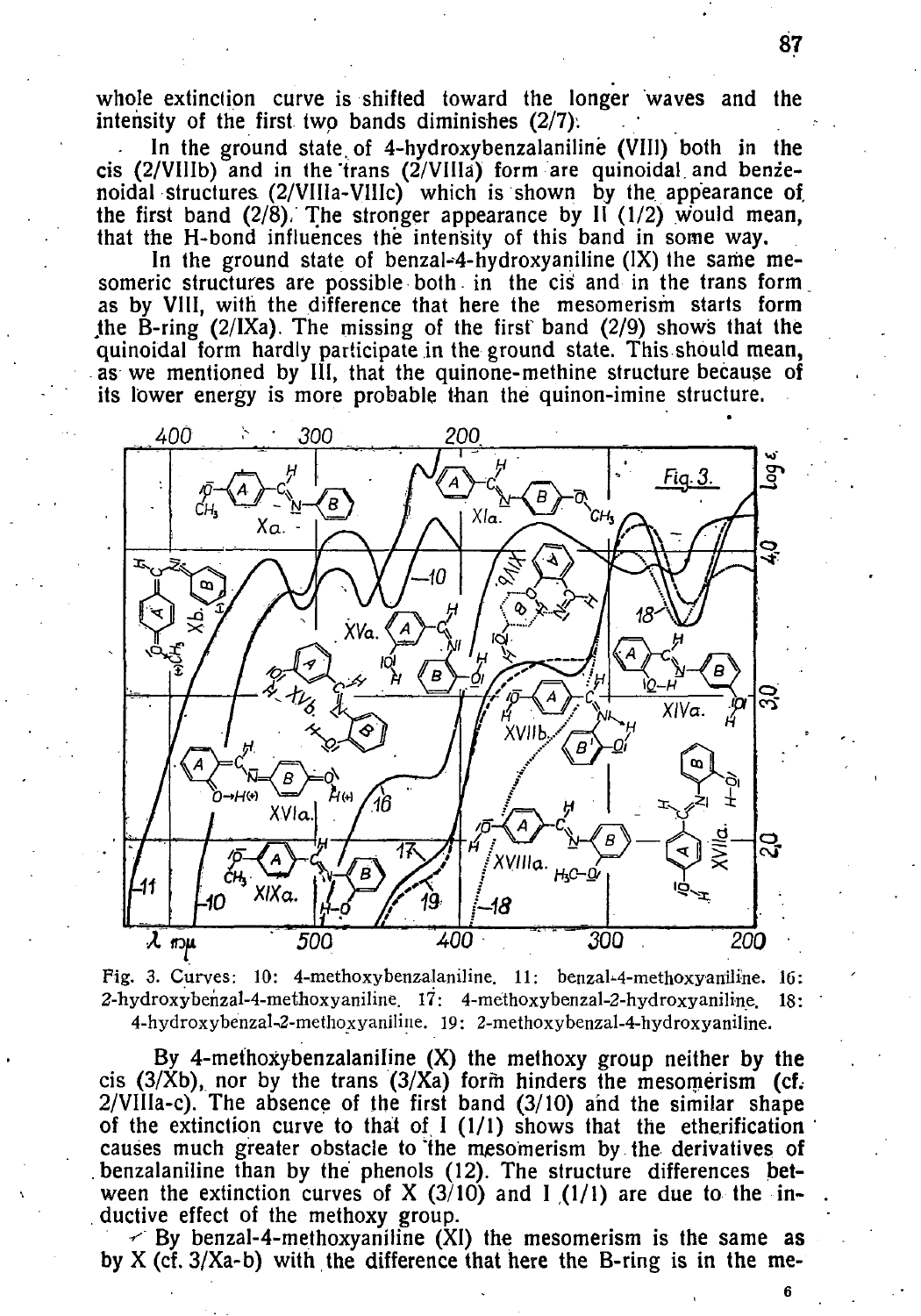somerism (3/XIa). So we cannot satisfactorily explain the-shifting of the <sup>e</sup> extinction curve (3/11) toward the longer wave lenghts.

By 2-hydroxybenzal-2-methoxyaniline (XII) the mesomerism is similar to that of 2-hydroxybenzal-2-hydoxyaniline  $(1)$  and of II (cf. 1/IIa-d) .apart from the steric hindrance of the methoxy group (2/XIIa). In the case of trans form, it is diminished cf. XIIb. In the case of cis form cf.  $1/11b$ . So we could expect an extinction curve  $(2/12)$  of a similar structure to that of II (1/2), what the shape of the two curves proves. The structure differences are due to the fact that the quinoidal structure Xllb is in some way more advantageous.

By 2-methoxybenzal-2-hydroxyaniline (XIII) the mesomerism is si-, milar to that of 2-hydroxybenzal-2-hydroxyaniline (1) and of III (cf.  $\mathbb{I}/\mathbb{II}$  apart from the steric hindrance of the methoxy group both in the case of cis and of trans (2/XIIIa-b) form. So we should expect to obtain by XIII ( $2/13$ ) and by III ( $1/3$ ) curves of a similar shape. The appearance of the first band by XIII  $(2/13)$  shows that the quinoidal structure is in some way more advantageous (2/XIIIb). The extinction curves of both compounds are very similar to that of 2-hydroxybenzal-2-h'ydroxyaniline (1). The difference is due to the etherification of the one hydroxy group.

By the 2-hydroxybenzal-3-hydroxyaniline (XIV) the mesomerism of the HO-group in 2-position dominates the mesomerism of the ground state (cf. l/lla-e), to what refers the similarity of its curve (1/14) to that of II (1/2). The HO-group in the meta position has inductive effect and hinders the development of the quinoidal structures, what is to prove by drawing diagramms. In the case of cis  $(3/XIVb)$  the steric hindrance of the mesomerism is similar as by  $\Pi$  (cf. 1/IIb and  $3/XIVD$ ). By the trans form  $(3/XIVa)$  it is not hindering.

By 3-hydroxybenzal-2-hydroxyanilin (XV) the steric. hindrance falls out both in the cis  $(3/XVa)$  as in the trans  $(3/XVb)$  form. The mesomerism is a counterpart of XIV'. The increase of the number of the bands (1/15) refers to the similar mesomerism of the HO-groups in the 2' and in 3 position, respectively,, and to that, that the structures of different energy have separate excitation.

By 2-hydroxybenzal-4-hydroxyaniline  $(XV)$  the mesomerism is hin-. dered in the case of cis form just as by II (cf. 1/IIb). By the trans form this hindrance falls out (3/XVIa). The mesomerism is more complicated than by the former compounds (1). In the ground state the structures (cf. 1/IIa-d and 2/IXa beginning from the ring A and B, respectively and moreover 3/XVIa) are possible. So we should expect an extinction curve of a similar shape to II ( $1/2$ ) and really we obtain such one ( $3/16$ ).

By the 4-hydroxybenzal-2-hydroxyaniline (XVII) the steric hindrance of the HO-group falls out both by the cis (3/XVIIb) and by the trans (3/XVIIa) form. The mesomerism is a counterpart of XVI. The different form of the extinction curve  $(3/17)$  compared with that of VIII  $(2/8)$ shows that the two HO-groups participate in the mesomerism approximately in the same manner. Comparing the extinction curves of XVI  $(3/16)$  and XVII  $(3/17)$  we see that the intensity of the first two bands is strongly different.

By the 4-hydroxybenzal-2-methoxyaniline (XVIII) the methoxy group in the 2-position shows the same steric hindrance  $(3/XV)$  as by v (cf. 1/va-b). Apart from this the mesomerism is similar to that of VIII (cf. 2/VIIa-c). So we expect a similar curve. The great structure differen-